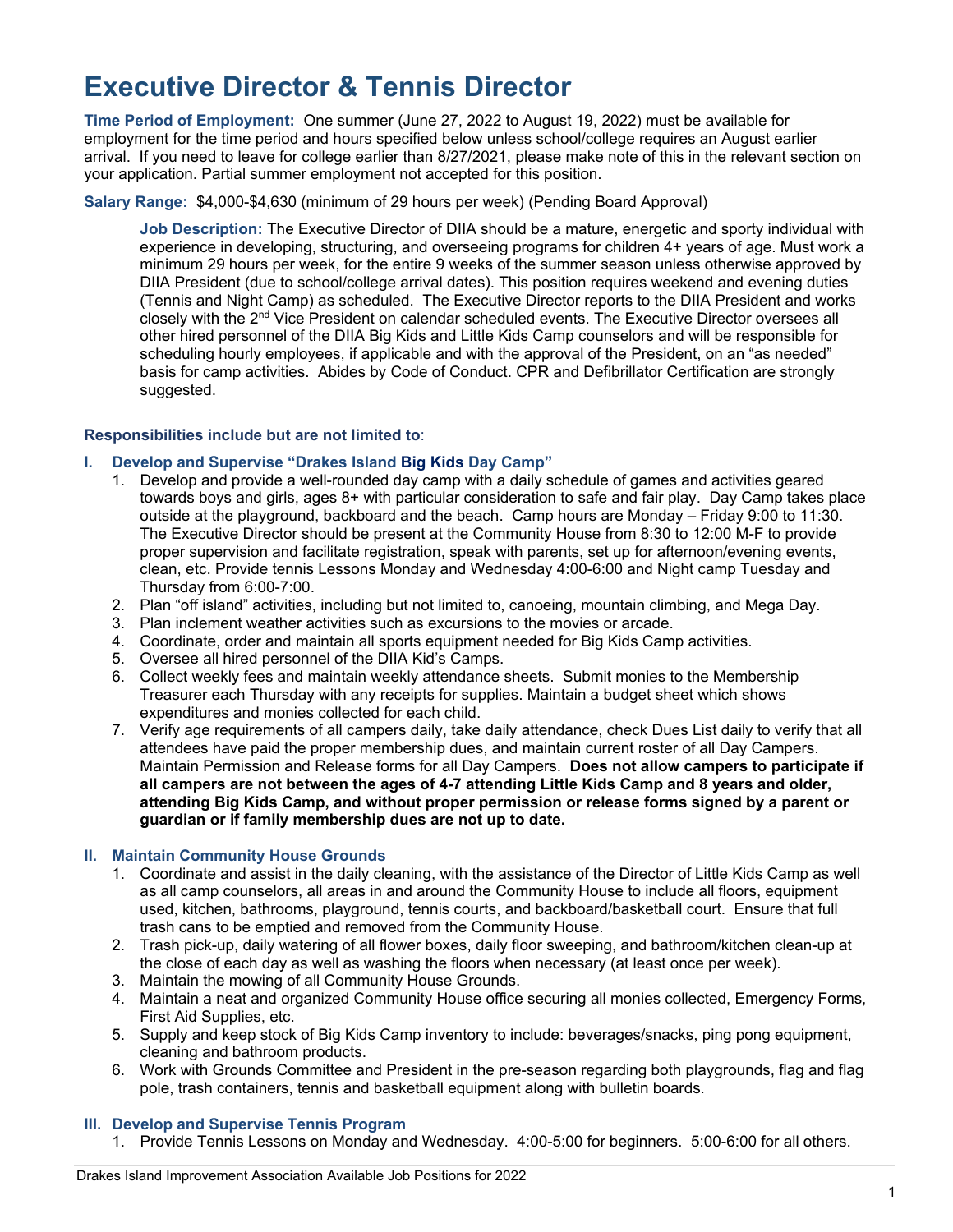- 2. Provide Tournaments for 8-16 year olds to include singles and doubles play, same sex or mixed doubles. Include tennis "ladders" and Ping Pong Tournaments.
- 3. Post Daily Court Sign Up Sheet at 8:30 a.m. On Friday, post both Saturday and Sunday Sign Up Sheets.
- 4. Schedule Matches with Goose Rocks, KBIA, and York C.C.
- 5. Work with Tennis Committee. Assist with the production and execution of adult tennis events as needed.

## **IV: Other**

- 1. Oversee proposed Calendar of Daily/Weekly/Monthly Events developed by the Little Kids Camp Director.
- 2. Attend the DIIA Opening and Closing Board Meetings (end of June and end of August) and give State of Day Camp Address.
- 3. Make sure the Community House is set up and unlocked for all scheduled events including any evening events. Verify that Community House will be cleaned as it was left from camp, closed and locked at completion of all scheduled events.
- 4. Plan and facilitate agenda for Kids Meeting on July 4<sup>th</sup>
- 5. Manage Community Cookout first Sunday of July for all DIIA Families.
	- a. Secure necessary permits from Wells Town Hall
		- b. Transport of grills, tables and trash container to/from Community House
		- c. Clean up Post event.
		- d. Coordinate all camp counselors to assist you with this event.

# **Assistant to the Executive Director & Tennis Assistant**

**Time Period of Employment:** One summer (June 27, 2022 to August 19, 2022) must be available for employment for the time period and hours specified below unless college requires an August earlier return. If you need to leave for college earlier than 8/21/2021, please make note of this in the relevant section on your application. Partial summer employment not accepted for this position.

**Salary:** \$2,475-\$3,400 (minimum of 25 hours per week) (Pending Board Approval)

#### **Position(s) Available:** 1 individual

**Job Description:** Assistant to Executive Director of DIIA should be a mature, upbeat, energetic and sporty individual 15+ with experience in structuring and running programs for children 8+ years of age for the entire summer specified above. Must work a minimum 25 hours per week, for the entire 9 weeks of the summer season unless otherwise approved by the DIIA President (due to school/college arrival dates). Assisting with tennis instruction and Night Camp evening duties are also required. May be assigned to run the day camp while the Executive Director is away at Tennis events or field trips, or as needed at discretion of the Executive Director. The Assistant to the Big Kids Camp Director reports to the Executive Director. Abides by Code of Conduct. CPR and Defibrillator Certification are a plus.

#### **Responsibilities include but are not limited to:**

#### **I. Assist, Develop, and Supervise "Drakes Island Day Camp"**

- 1. Assist in the development of a well-rounded Day Camp with a daily schedule of games and activities geared towards boys and girls 8+ years of age with particular consideration to safe and fair play. Day Camp takes place outside at the playground, backboard and the beach. Camp hours are Monday – Friday 9:00 to 11:30. The Assistant to the Executive Director should be present at the Community House from 8:30 to 12:00 daily to assist in providing proper supervision and assistance with registrations, speak with parents, set up for afternoon/evening events, clean, etc.).
- 2. Assist in the planning "off island" activities, including but not limited to, canoeing, mountain climbing, and Mega Day.
- 3. Assist in the planning of inclement weather activities as appropriate such excursions to the movies or arcades.
- 4. In the absence of the Executive Director, oversee all counselors of the Big Kids Camp.
- 5. Assist, the Executive Director, in the taking of daily attendance and maintain current roster of all Day Campers. Maintain Permission and Release forms for all Day Campers. **Does not allow campers to participate if all campers are not 8 years of age or older or without proper permission or release forms signed by a parent or guardian.**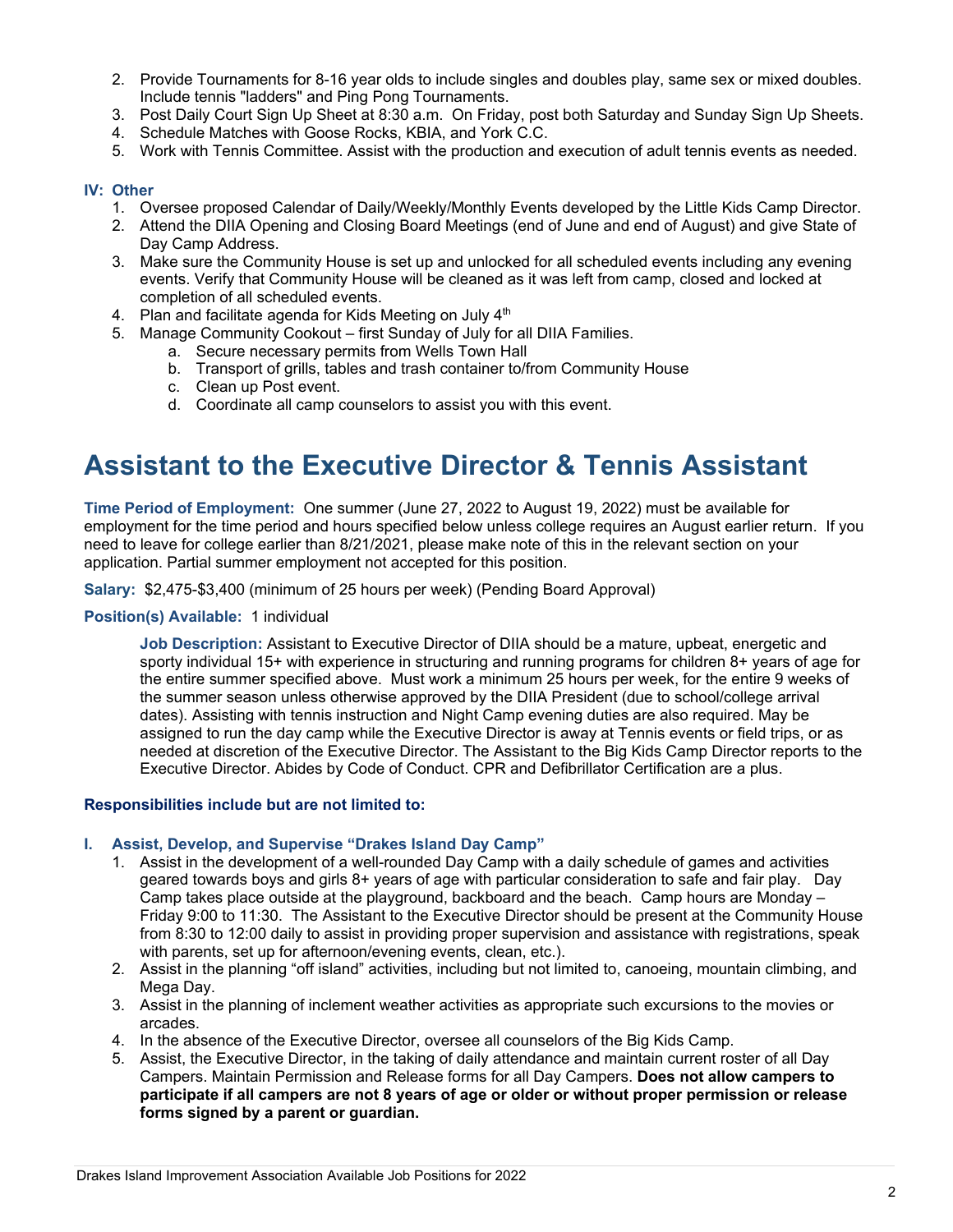6. Assist, the Executive Director and Little Kids Camp Director, a schedule for daily cleaning of community house and grounds after each day of camp. Maintain and sign a daily checklist to assure the facility and surrounding areas have been properly cleaned and full trash cans be emptied and removed from the Community House.

## **II. Maintain Community House Grounds**

- 1. Assist with the cleaning of all areas in and around the Community House to include Playground, Tennis Courts, and Backboard/Basketball Court. Trash pick-up and sweeping at the close of each day.
- 2. Assist in maintaining DIIA property to include sporting equipment and office.

#### **Assist Executive Director with Tennis Program and Night Camps**

- 1. Assist the Executive Director in providing tennis lessons on Monday and Wednesday. 4:00-5:00 for beginners. 5:00-6:00 for all others.
- 2. Assist Executive Director on Tuesday and Thursday evenings from 7:00-8:00 for all Night Camp activities.

#### **III. Other**

- 1. Attend Kids Meeting on July 4<sup>th</sup>
- 2. Assist with Community Cookout first Sunday of July for all DIIA Families.
	- a. Assist in the transportation of grills, tables and trash container to/from Community House
	- b. Assist with clean up following this event

# **Little Kids Camp Director**

**Time Period of Employment:** One summer (June 27, 2022 to August 19, 2022) must be available for employment for the time period and hours specified below unless otherwise approved by DIIA President (due to school/college arrival dates). If you need to leave for college earlier than 8/21/2021, please make note of this in the relevant section on your application. Partial summer employment not accepted for this position if it interferes with required days and hours of DIIA requirements.

**Salary:** \$2,000-\$2,324 (minimum of 14.5 hours per week) (Pending Board Approval)

**Position(s) Available:** 1 individual

**Job Description:** The Little Kids Day Camp Director should be an upbeat, energetic 17 + years old with experience in working with younger children. Actual work experience with early childhood programs or education is preferable. Must have a love for young children and can structure and oversee programs for children 4 to 7 years of age. Must work the scheduled 14.5 hours per week, for the entire 9 weeks of the summer season unless otherwise approved by the DIIA President (due to college return dates). The Little Kids Camp Director reports to the Executive Director as well as the DIIA President and works closely with the 2<sup>nd</sup> Vice President on the calendar scheduled events. The Little Kids Camp Director assist in overseeing all other hired personnel of the DIIA Little Kids Camp.

Abides by Code of Conduct. CPR and Defibrillator Certification are strongly suggested.

#### **Responsibilities include but are not limited to:**

#### **I. Develop and Supervise "Little Kids Day Camp"**

- 1. Develop and provide a well-rounded camp, providing, in advance, a schedule of games and activities, geared towards boys and girls 4-7 years of age with an emphasis on non-competitive play. Camp hours are Tuesday – Thursday 9:00 to 11:30. The Little Kids Camp counselor should be present at the Community House from 8:30 to 12:00 on these days to set up for the day's activities, provide proper supervision and facilitate registration, speak with parents, set up for afternoon/evening events, clean, etc.
- 2. A calendar and schedule of events complete with weekly themes and/or activities must be designed and approved by the President and ready for publication on the DIIA Bulletin Board by June 24, 2017. DIIA would prefer completion of this calendar to be published in the Driftwood by June 1<sup>st</sup> if possible.
- 3. It is the responsibility of the Little Kids Camp Director to plan for all the necessary craft and snack materials as needed. This may include off-island trips for art supplies and snacks/beverages.
- 4. Collect weekly fees and maintain weekly attendance sheets. Submit monies to the Executive Director who will submit to the Membership Treasurer each Thursday with any receipts for supplies. Maintain a budget sheet which shows expenditures and monies collected for each child.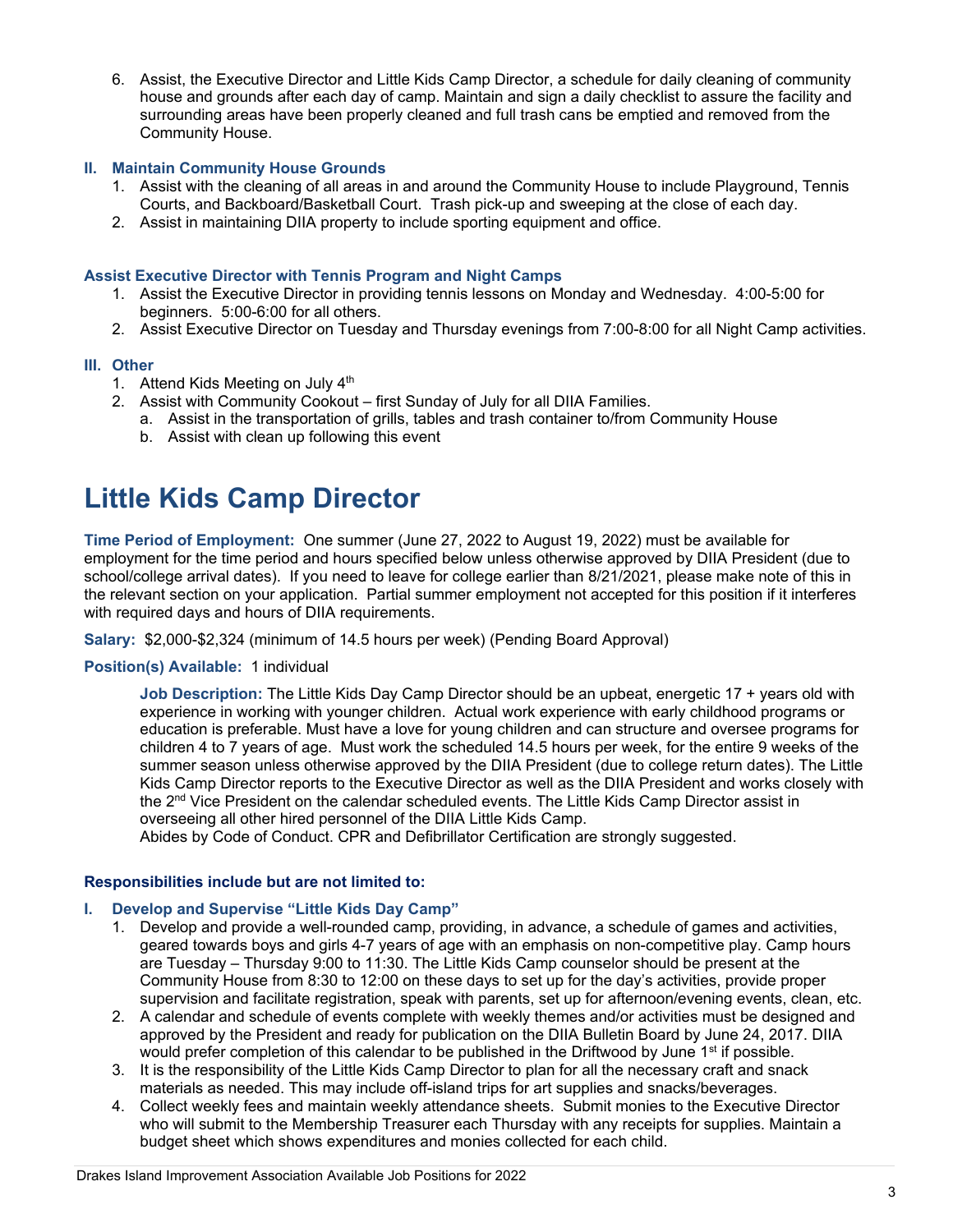- 5. Verify age requirements of all campers daily, take daily attendance, check Dues List daily to verify that all attendees have paid the proper membership dues, and maintain current roster of all Day Campers. Maintain Permission and Release forms for all Day Campers. **Does not allow campers to participate if all campers are not between the ages of 4-7 years old or without proper permission or release forms signed by a parent or guardian**
- 6. Provide direction to the Assistant to Little Kids Camp Director.

## **II. Maintain Community House Grounds**

- 1. Coordinate and assist in the daily cleaning, with the assistance of the Executive Director as well as all camp counselors, all areas in and around the Community House to include all floors, equipment used, bathrooms, playground, tennis courts, and backboard/basketball court. Trash pick-up, daily watering of all flower boxes, daily floor sweeping, and bathroom/kitchen clean-up at the close of each day as well as washing the floors when necessary (at least once per week)
- 2. Maintain a neat and organized Community House office securing all monies collected, Emergency Forms, First Aid Supplies, etc.
- 3. Supply and keep stock of Little Kids Camp inventory to include: beverages/snacks, ping pong equipment, cleaning and bathroom products.
- 4. Maintain a clean, uncluttered and organized kitchen area with countertops wiped down daily, dishes and or supplies washed and put away, snacks stored properly, paint supplies or any other supplies used cleaned and put away on a daily basis.

#### **III: Other**

- 1. Attend the DIIA Opening and Closing Board Meetings (end of June and end of August) and give State of Day Little Kids Camp Address.
- 2. Work with the 2nd Vice President on scheduled events for the community calendar, this activity takes place pre-season, in the April/May timeframe.
- 3. Coordinate, with the Big Kids Camp Executive Director, to make sure the Community House is set up and unlocked for all afternoon/evening scheduled events.
- 4. Attend the Kids Meeting on July  $4<sup>th</sup>$ .
- 5. Assist Executive Director with the Jetty Cookout first Sunday of July for all DIIA Families.

# **Assistant to Little Kids Day Camp Director**

**Time Period of Employment:** One summer (June 27, 2022 to August 19, 2022) must be available for employment for the time period and hours specified below unless otherwise approved by DIIA President (due to school/college arrival dates). If you need to leave for college earlier than 8/21/2021, please make note of this in the relevant section on your application. Partial summer employment not accepted for this position.

**Salary:** \$1,200-\$1,550 (10.5 hours per week) (Pending Board Approval)

**Job Description:** The Assistant to Little Kids Camp Director should be an upbeat, energetic 14+ Years old with experience in working with younger children. Must work a minimum 10.5 hours per week, for the entire 9 weeks of the summer season. Must have a love for young children and can assist in the structuring and overseeing of programs for children 4 to 7 years of age. Abides by the Code of Conduct. CPR and Defibrillator Certification are strongly suggested.

#### **Responsibilities include but are not limited to:**

# **I. Assist in the development and Supervision of the "Little Kids Day Camp"**

- 1. Assist in all the duties associated with the Little Kids Day Camp Program as directed by the Executive Director and Director of Little Kids Camp.
- 2. Camp hours are Tuesday Thursday 9:00 to 11:30. The Little Kids Assistant Camp counselor should be present at the Community House from 8:30 to 12:00 on these days to assist with the preparation of the day's activities, provide proper supervision and facilitate registration, set up for afternoon/evening events, assist with the cleaning of the Community House interior and grounds, etc.
- 3. Assist in the collection weekly/daily fees and maintain weekly attendance sheets.
- 4. Assist with the verification of age requirements of all campers' daily, daily attendance sheets, checking Dues List daily to verify that all attendees memberships are current and maintaining current roster of all day campers.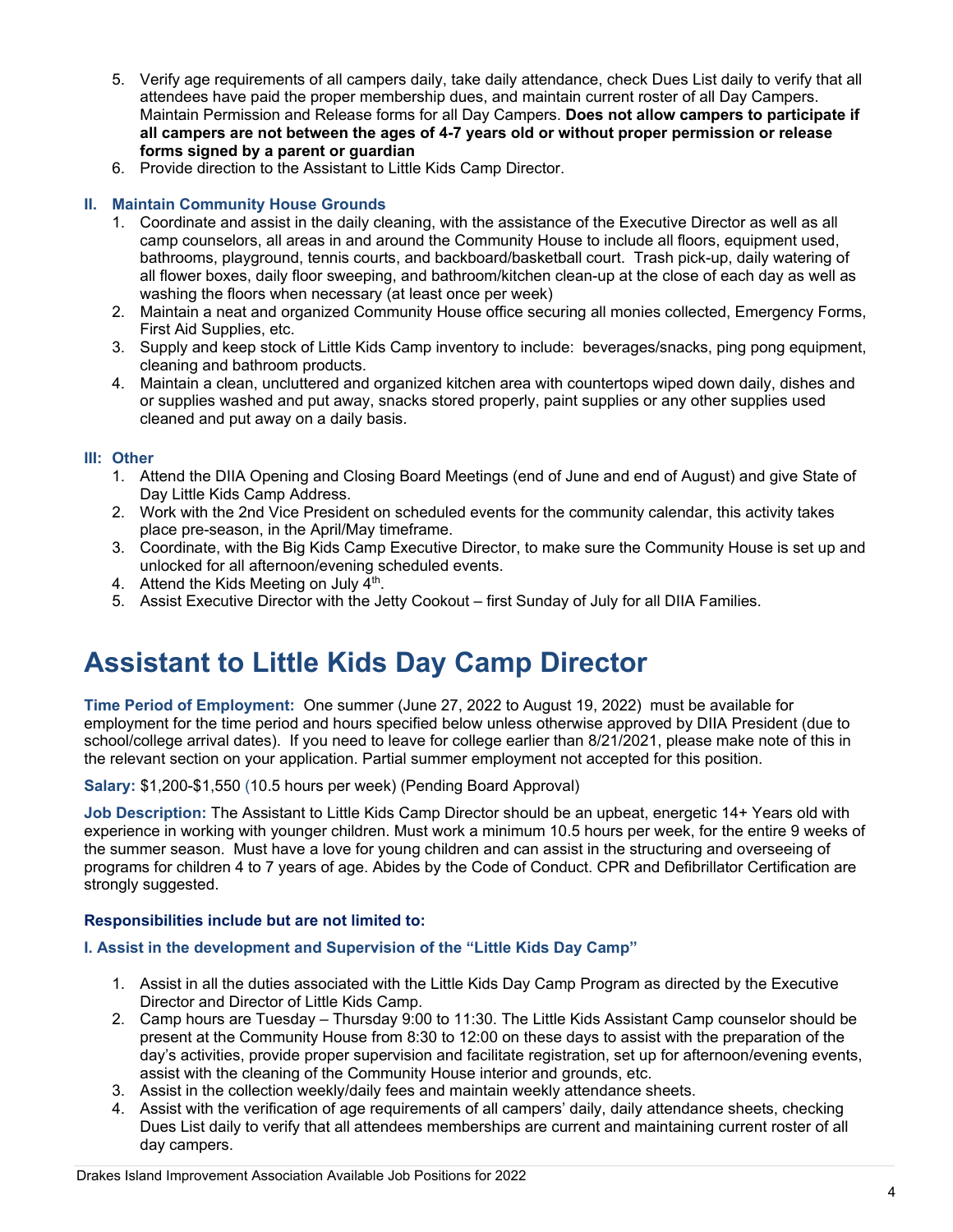- 5. Assist in maintaining Permission and Release forms for all Day Campers. **Does not allow campers to participate if all campers are not between the ages of 4-7 years old or without proper permission or release forms signed by a parent or guardian**
- 6. The Assistant to Little Kids Camp Director reports directly to the Little Kids Camp Director.

# **"Floater" Camp Counselor**

**Time Period of Employment:** One summer (June 27, 2022 to August 19, 2022) must be available for employment for the time period and hours specified below unless otherwise approved by DIIA President (due to school/college arrival dates). If you need to leave for college earlier than 8/21/2021, please make note of this in the relevant section on your application. Partial summer employment not accepted for this position.

**Salary:** \$1,250-\$1,500 (15 hours per week) (Pending Board Approval)

## **Position(s) Available:** 1 individual

#### **Job Description:**

The Floater Camp Counselor should be a mature, upbeat, energetic and sporty 15+ individual with experience in assisting in programs for children 4+ years of age. Must work a minimum 15 hours per week, for the entire 9 weeks of the summer season. Depending on daily attendance, the Directors will assign you to either of the 2 camps for that day. Abides by Code of Conduct. CPR and Defibrillator Certification are a plus.

## **Responsibilities include but are not limited to:**

- 1. Assist in all the duties associated with the Little Kids Day Camp and/or the Big Kids Day Camp Program as directed by the Executive Director and Director of Little Kids Camp.
- 2. Assist in the development of a well-rounded Day Camp with a daily schedule of games and activities geared towards boys and girls 4+ years of age with particular consideration to safe and fair play. Day Camp takes place both inside the Community House as well as outside at the backboard, playgrounds and the beach. Camp hours are Monday – Friday 9:00 to 11:30. The Floater Camp Counselor should be present at the Community House from 9:00 to 12:00 daily to assist in set up for afternoon/evening events, daily cleaning, etc.).
- 3. If needed, assist in the taking of daily attendance and maintain current roster of all Day Campers. Verify the Membership is current, Permission and Release forms have been received for all Day Campers. **Does not allow campers to participate if all campers are not 4+ or without proper permission or release forms signed by a parent or guardian\*\*\***
- 4. Assist, the Directors of Big Kids Camp and Little Kids Camp, with the cleaning of all areas in and around the Community House to include Playground, Tennis Courts, and Backboard/Basketball Court. Trash pick-up and sweeping at the close of each day.

# **Hourly Contract Employee/Apparel Assistant**

#### **Time Period of Employment:** One summer (June 27, 2022 to August 19, 2022)

**Typical Salary Range:** \$10 -\$11.5/hour (approx. 2 hours per day on Fridays and Saturdays. Additional Camp Counselor hours will be available on an as needed basis) (Pending Board Approval)

#### **Position(s) Available:** 2-5 individuals

**Job Description:** Hourly Employee/Apparel Assistant should be a mature, upbeat, energetic and sporty 14+ individual. Assist the Apparel Director with weekly assembling and dismantling of apparel displays for all Saturday sales. At discretion of Executive Director with approval of President of DIIA, assist Executive Director, on an as needed basis, assist with day camp activities, and/or supervising the community house or other programs. Successful applicants will be placed on a list for hourly work. There is no guarantee of a minimum amount of hours for apparel or camp activities. Employees will be called as needed. Abides by Code of Conduct. CPR and Defibrillator Certification are a plus.

## **Responsibilities include but are not limited to:**